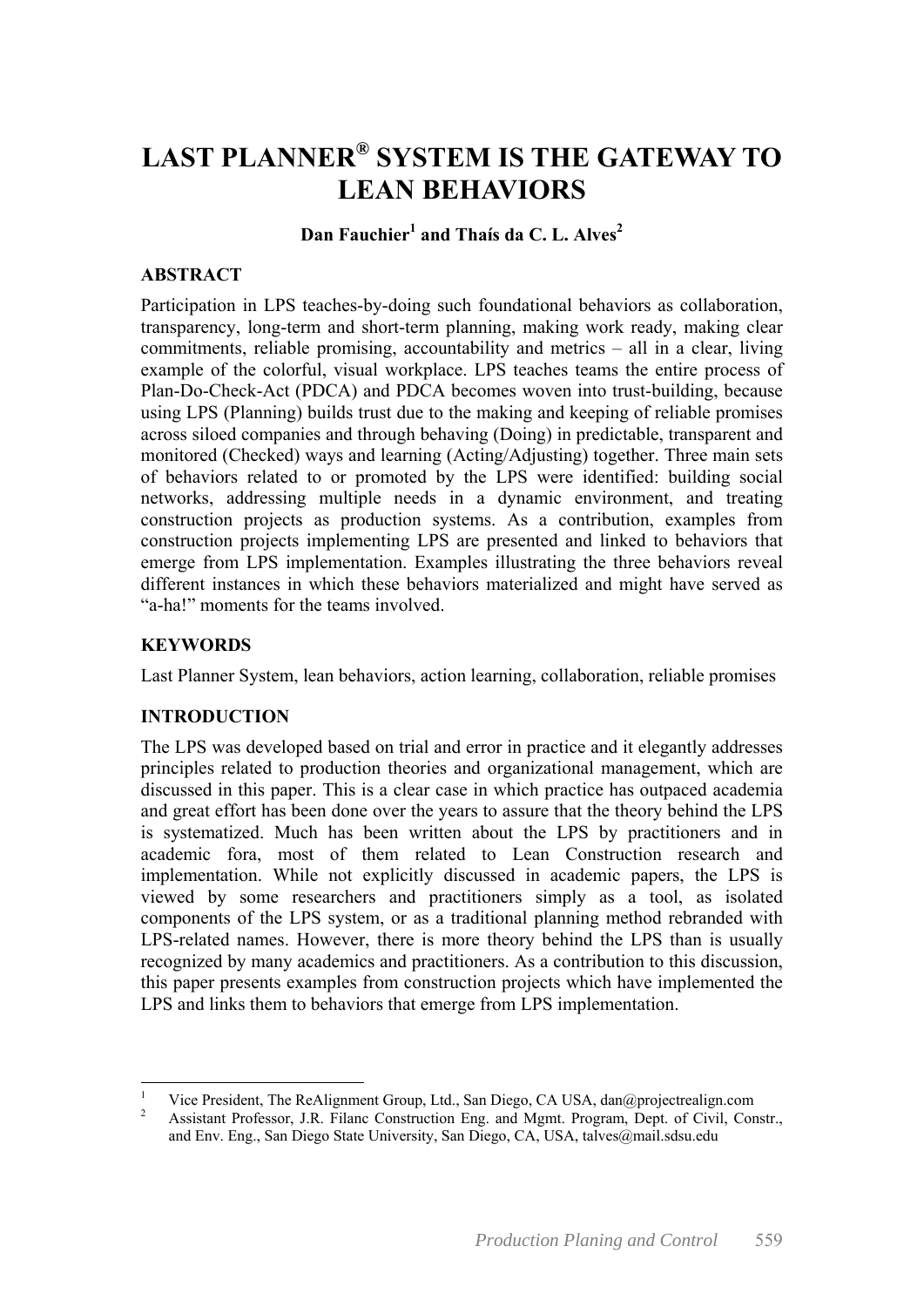#### **PROMOTING LEAN BEHAVIORS WITH THE LPS**

Research in Construction Management is usually skewed towards scheduling and project controls given their contractual and operational importance to projects. However, in the past 20 years or so, a host of studies have addressed the importance of individuals and how they collaborate in construction projects (Laufer and Tucker 1988, Chinowsky et al. 2008) and how adaptive the managerial staff of a project (e.g., project managers, superintendents, foremen) has to be to match the environment in which construction projects are built and the needs of multiple stakeholders (Laufer et al. 1994). Another important subset of studies has addressed the need to treat projects as production systems (Koskela 2000). A brief literature review on these topics is presented to underscore how LPS promotes behaviors that fill gaps identified in previous studies, and ultimately promote lean behaviors. The authors do not intend to review the literature on LPS and would refer readers to papers published in the Planning and Control sessions of this conference (available at www.iglc.net).

#### **BUILDING SOCIAL NETWORKS**

With the intent of shifting construction project management's focus from the use of tools and detailed schedules to managing projects as social collaborations, Chinowsky et al. (2008) developed a Social Network Model for construction to highlight the importance of fostering communication amongst project participants. They stressed that "it is time to recognize the key role of individuals within project networks, including the communication and trust that is the basis for achieving high performance results" (Chinowsky et al. 2008, p.811). As individuals become more knowledgeable about each other's needs and constraints, the entire team becomes more knowledgeable and prone to deliver better performance over time.

Along the same lines, collaboration and active participation of multiple trades in the planning process is key for the successful implementation of plans. During meetings, participants can see their opinion is valued, and how important that is for achieving the project's goals as a team, and openly express their assessments before decisions are made. "Success of implementation is materially affected by the extent and manner in which the implementors were involved in the decision-making process" (Laufer and Tucker 1988, p. 343). The participation of foremen, superintendents, and other stakeholders during the LPS process is a trait that differentiates LPS from traditional planning methods which are grounded on the division of planning and doing. Shoet and Laufer (1991) observed that foremen of productive crews make time for planning. These foremen spend more time planning and viewing construction documents when compared to foremen of unproductive crews; the time they spend planning translates in better productivity in the field. This is in line with findings that show LPS improves productivity of crews (Wambeke et al. 2011), because foremen and superintendents in projects using LPS tend to be more involved with the planning process. Finally, once plans are implemented, a new set of knowledge arises from action and a new round of reflection and learning takes place among those involved with defining and implementing the plans. This happens when, in LPS, daily and weekly check-ins measure "Percent of Promises Complete" (PPC) and the root causes of missed commitments.

In addition to building social networks, LPS implementation often includes other behaviors that emerge in the deeply social environment promoted by the system: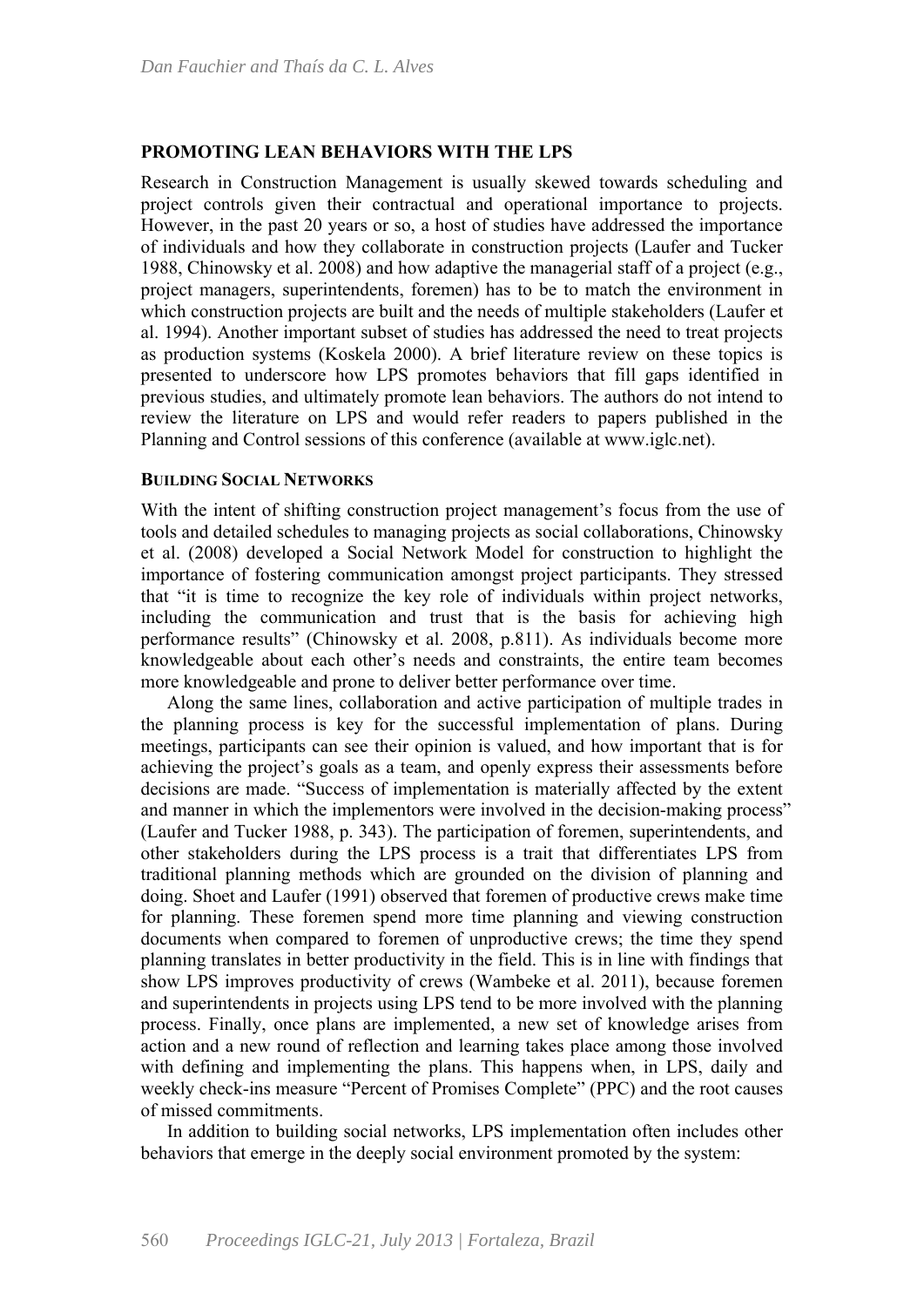**Coaching, leadership, open participation (teamwork, collaboration, transparency), trust building.** Teams undergoing LPS implementation usually have some degree of coaching or leadership that emerges during the process. Collaboration and trust also emerge from LPS implementation. These behaviors are further fostered by a clear and visual workplace, which promotes transparency and information sharing among team members.

#### **ADDRESSING MULTIPLE NEEDS IN A DYNAMIC ENVIRONMENT**

Laufer et al. (1994) suggest that planning is a multi-faceted process which has to address multiple principles to be effective: 1. Hierarchy principle: "*numerous purposes for various users*"; 2. Comprehensiveness principle: "*numerous plans and various formats*"; 3. Continuity principle: "*numerous timings and various time horizons*"; 4. Cooperation principle: "*numerous participants and various modes of preparation*." LPS addresses such principles by promoting a continuous review of long/medium/short-range plans which are defined to match the information available during the time the plans are generated, involving stakeholders who are part the of value stream to deliver different phases of a project, and defining and communicating the plans in different formats (e.g., meetings, visual work environment). Also, part of this process is the Plan-Do-Check-Act (PDCA) nature of the LPS which promotes the continuous review of goals, plans, and results to promote continuous improvement and better match the project environment. This is especially relevant in complex projects (e.g., hospital projects discussed later in this paper) where the amount of effort spent on planning has to be adjusted to match the needs of ever changing and tightly coupled systems.

In the LPS environment, pull planning brings together the final client and internal clients of each major task, who are part of the effort to pull plan a schedule and make everyone in the project aware of how their tasks interrelate and impact client tasks. During the process, participants get rid of buffers that isolate tasks from one another and from the internal and external clients requirements in terms of timing (Ballard 2000). The work indicated in Weekly Work Plans (WWPs) represents a network of commitments which is founded on reliable promises made by project participants (Macomber and Howell 2003). WWPs are the result of project participants' work to build this network of commitments over time through different levels of the LPS. The constant definition, deployment and review of WWPs is a central element of the LPS, which pulls information from field operation to adjust plans and make changes. WWPs are essential to capture information that is available only after construction begins, e.g., weather, availability of resources, precise coordination, design clarifications, conflicts that might arise during production (Laufer et al. 1992)

In order to address the principles indicated by Laufer and Tucker (1988) the LPS also fosters:

- **Learning, continuous improvement and goal-driven behaviors** formal and informal analysis of root causes and implementation of changes in short time intervals exemplifies these behaviors.
- **Systemic thinking/behavior** the LPS fosters a systematic process that goes through a PDCA sequence and creates a stable sequence of tasks to be done in certain time intervals. Teams identify what the clients' need and value, define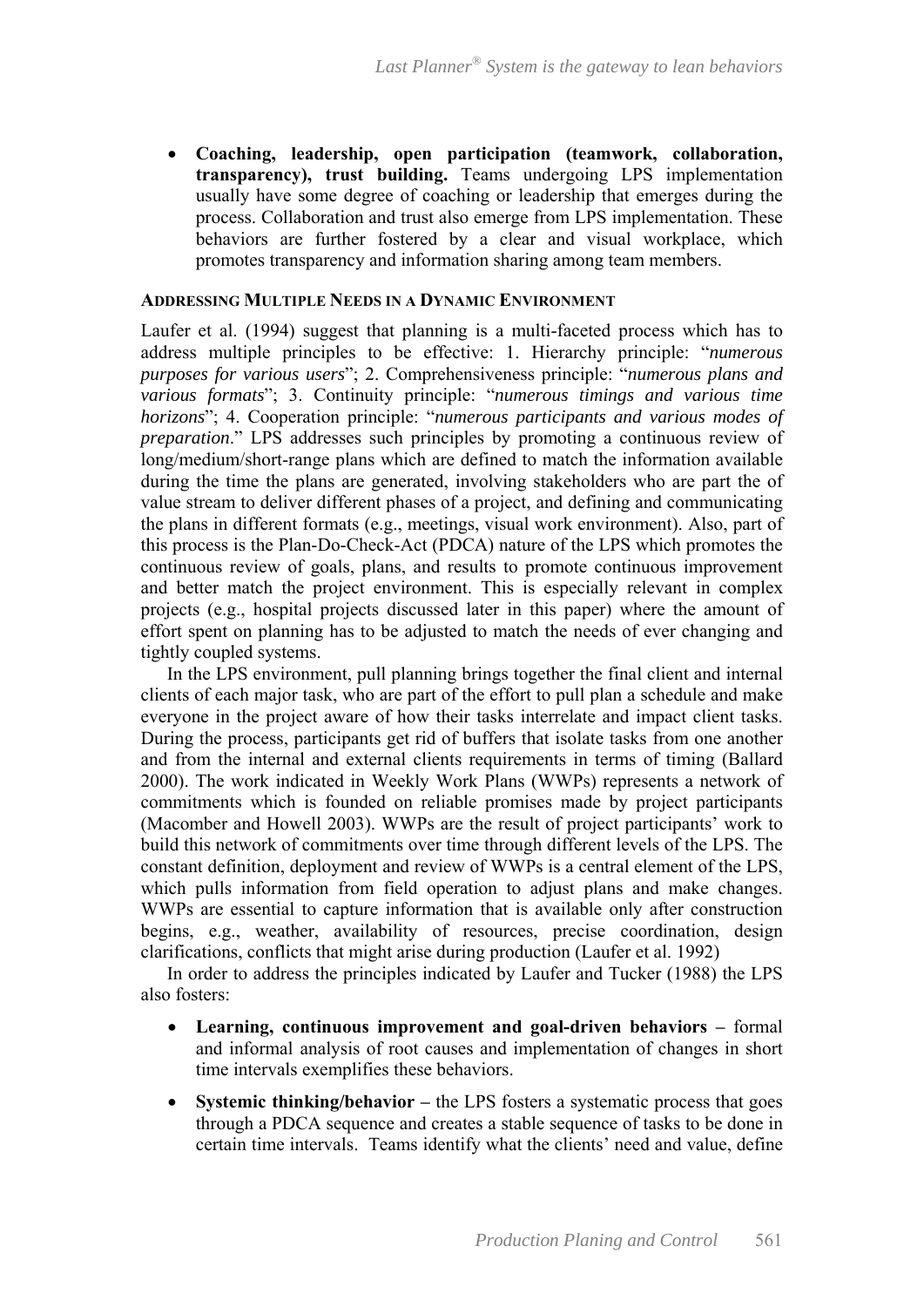work packages, define a work logic to create flow based on a network of commitments, screen tasks for constraints, make promises, implement plans, track plans to identify completed tasks and reasons for non-completion. This all-stakeholder systemic sequence promotes transparency and accountability week after week.

#### **TREATING CONSTRUCTION PROJECTS AS PRODUCTION SYSTEMS**

Lean construction implementation calls for a different look at construction projects as production systems to be designed and managed considering three essential aspects of production: transformation, flow, and value (Koskela, 2000). The **transformation** aspect deals with the efficient management of resources to deliver tasks as expected. The **flow** aspect promotes the view of construction as a network of interdependent tasks that need to be managed an integrated fashion to promote continuous generation of value to the client. The **value** aspect puts the project's client front and center and promotes the alignment of tasks to deliver what the client expects from the project.

To address these three aspects and promote the management of construction projects as production systems, the LPS diligently works to shield production against variation that might disrupt the flow of work (Ballard and Howell 1998). This diligent work to shield production against variation through a structured planning and control process yields good dividends.

Some production concepts embraced within the LPS include:

- Use of pull and promotion of flow allows multiple stakeholders to translate their knowledge into plans that consider real time information, project participants' collective expertise and requirements.
- **Use of small batches –** the release of small and defined batches of work promote short cycles of detection and correction of problems, and higher quality.
- **Recognition of uncertainty and the need to continuously adjust planning** –metrics such as PPC and reasons for non-completion are tracked and analyzed to prevent the recurrence of problems.
- **Definition of clear production goals and metrics** this clear definition of production goals help decision-makers establish plans that match actual resources available and makes everyone aware of measurable goals used to control execution.

## **METHOD OF ANALYSIS**

The initial challenge for any project or organization wishing to launch a lean journey is how and where to start. The authors are a lean trainer/coach and an academic with considerable experience in the field who have studied first-hand how – both academically and practically – how projects and organizations throughout South America and North America approach this challenge. The authors have collaborated for several years and in their separate careers have deeply and continuously observed over five dozen projects and organizations, each over a span of months and years. The authors draw herein on those observations, citing specific examples.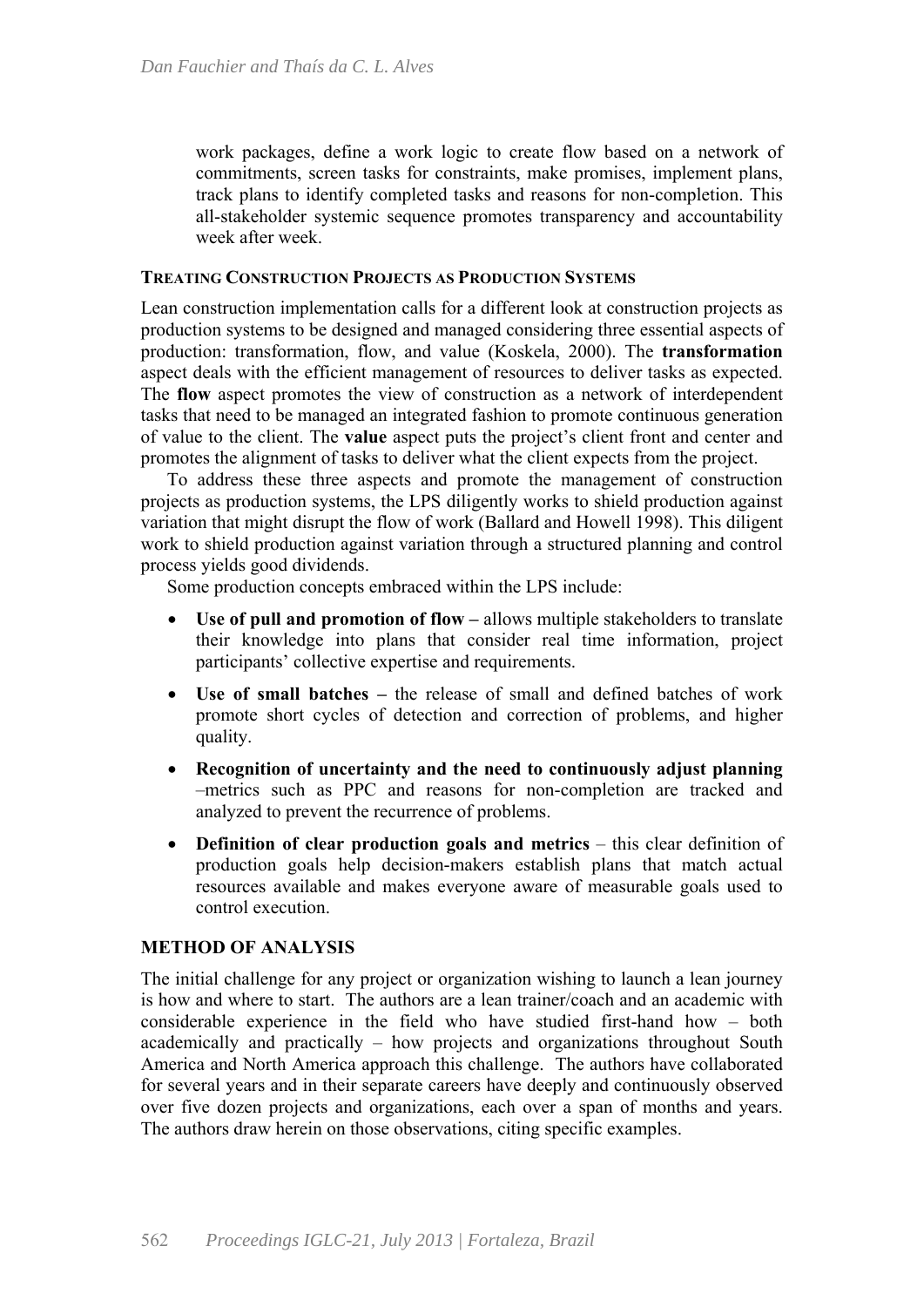In organizing the exposition of the paper, we have first identified three main categories of lean behaviors and identified specific behaviors in each. Then examples are iterated to illustrate how LPS enacts such behaviors in practice.

## **EXAMPLES OF LPS IN PRACTICE – BEHAVIORS RELATED TO OR RESULTING FROM ITS IMPLEMENTATION**

Drawing on the author-coach's experience with fifteen teams on nine specific projects in Northern and Southern California between 2010 and 2013, below are actual project workplace examples illustrating the above lean behaviors. The examples are organized in three main categories set forth above.

#### **I - BUILDING SOCIAL NETWORKS**

**1. Collaboration.** Because LPS requires that each step of planning is done by all affected or typically involved foremen and superintendents (but also owners, designers, consultants) there is an inherent expectation of collaboration.

**Project Study A – Airport Terminal** – In the first session, the LPS coach initially encountered a group of trade foremen who had been under pressure to complete the facility and, according to the General Contractor (GC), had begun turning against each other demanding the GC give them first or exclusive access to many of the shared work areas. Literally on Day 1 of the LPS sessions, the nature of collaborative discussions occurring at the Milestone, 6-Week Phase Pull levels changed the relationships from confrontational to collaborative by focusing their attention on the process and handoffs, not personalities. This social realignment has been observed on many occasions when LPS is introduced late in a troubled project.

**2. Identifying value to customers.** While establishing clear goals may be an inherent characteristic of LPS, a consequential behavior that logically flows from this is identifying what is valuable to customers. The end goal or milestone is likely a valued item to the end user, but various interim goals are of value to other customers including trades. The very act of identifying predecessors and constraints to the start or finish of an activity in LPS defines value to owner of that activity – that person is a customer of the trade or organization performing the predecessor activity (or removing the constraint).

**Project Study B – Medical Center** – Although the multi-project medical center was still three years from completion, when the Virtual Design & Construction (VDC) director began orchestrating LPS Milestone pull sessions across the various projects (hospital, specialty medical office building, central utility plant and site/off-site) with the Owner's independent commissioning agent, the Last Planners found additional ways to drive value to the medical and maintenance end users by including them more directly in the sessions, exploring and clarifying their deeper long-term needs and taking the process far beyond what any of the parties had envisioned or contracted. The dialogs around "the milestone wall" led to this.

**3. Open participation/communication, transparency –** Transparency among Last Planners is essential to making reliable promises. In initial stages of implementing LPS, often the parties approach each other without much trust and "hold cards close to the vest". They begin the process without disclosing all assumptions and actual needs. As the process proves itself, trust increases, and with it transparency.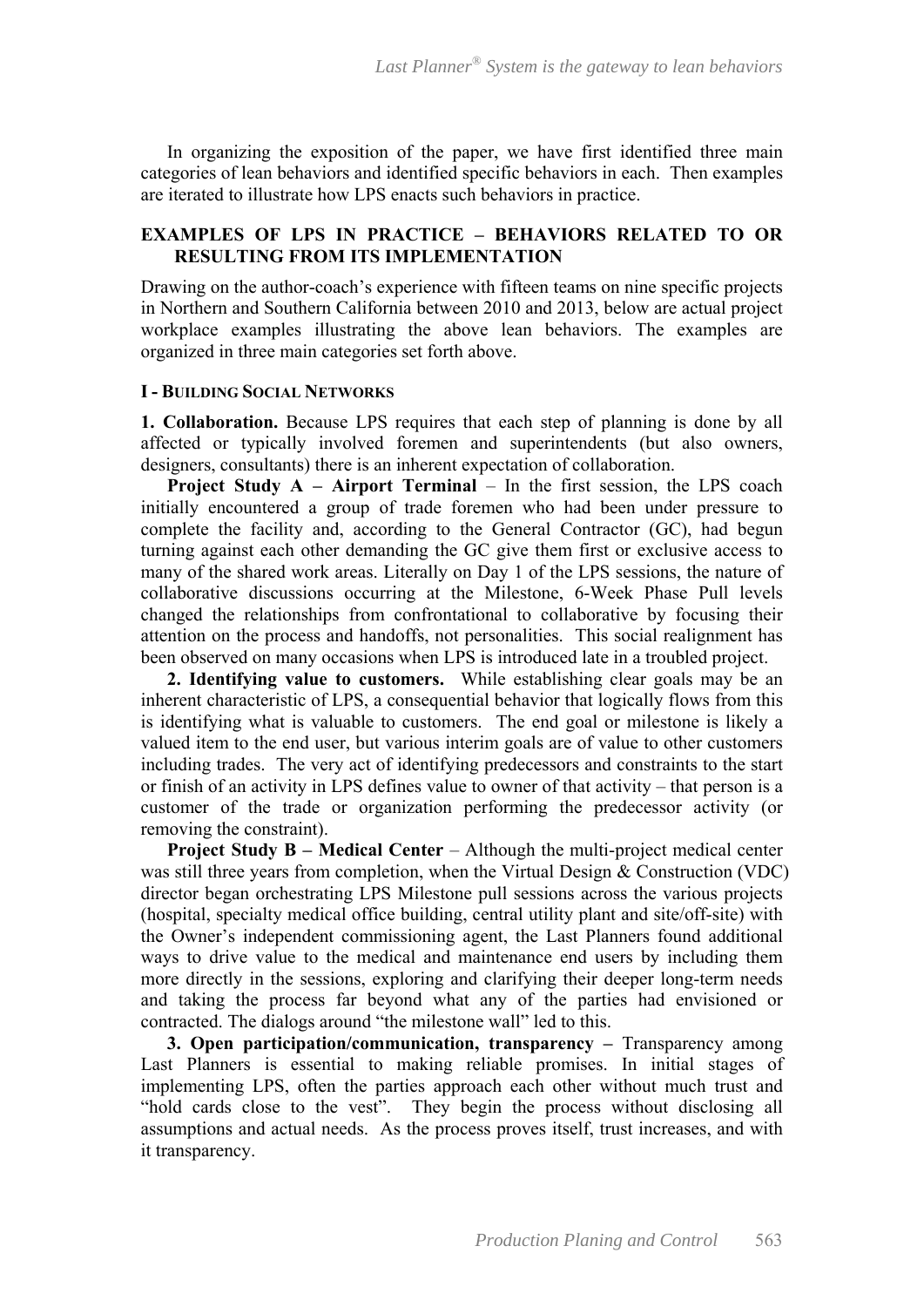**Project Study C – Public Middle School #1** – A small team of prime superintendent and Project Management (PM) and ten trade foremen initiated LPS sessions and met weekly. By the third week the plumbing foreman, initially quite resistant to "filling out stickies" began to disclose that the durations he had initially required could be shortened because he saw others performing as promised. When the Independent Inspector of Record began attending the sessions he disclosed that his required 48-hour notice could be reduced to 24 hours because he lived a few blocks away and could see transparently when work needed to be inspected to maintain project flow.

**4. Trust building and reliable promising.** While one could assert that reliable promising is an inherent characteristic of LPS, in fact, the authors have found that Last Planners do not necessarily begin making reliable promises. It is only when they experience the impacts of others not making and keeping reliable promises, that they begin to see the value in this practice.

**Project Study C – Public Middle School #1** – The owner's representative began attending the LPS sessions for this Middle School and began observing that one of the things impacting the trades' meeting their commitments was lack of timely RFI responses. Recognizing the value of the process and the need for good workflow, she announced to the group that she would participate weekly, make out commitment tags describing when an RFI response was needed to release their work, and then deliver on her promises. She did what she promised, and went even further by bringing in the Inspector of Record and persuading him to make commitment stickies, too and further facilitate the flow of trade work.

#### **II. - ADDRESSING MULTIPLE NEEDS IN A DYNAMIC ENVIRONMENT**

**1. Goal-driven behavior.** The requirements of meeting commitments (promises) which each Last Planner makes in the Weekly Work Plan (WWP) results in behavior which drives toward the milestones/goals.

**Project Study D – College Arts & Technology Centers** – Having grown accustomed to Weekly Work Planning (WWP) and filling out tags and to weekly updates, PPC and variance discussions, an experienced LPS team found themselves falling into the habit of just bumping their missed commitments to the next day or week without consequence. The project completion date slipped. The success of LPS was questioned. But when the team began adding their milestones prominently to the WWP, and refusing to move the milestones, it forced them into devising ways to revise their work to still meet their milestone goals.

**2. Making clear commitments (understood by all).** Human beings are not accustomed to making clear commitments and Last Planners are no exception. When they write down a description of the activities they commit to perform, they are often sloppy in language and precision. When "a right to left pull" of activities and their associated predecessors and constraints is done by the LPS facilitator, often the predecessor is difficult to find because the two trades use different words to describe it. It is only then that participants realize that they must use words and descriptions that are clear and meaningful to everyone in the group. In so doing they also learn to make clearer commitments.

**Project Study B – Medical Center** – Completion of the communication nerve center (called a TER/TR) in a specialized area of a 12-story hospital involved a dozen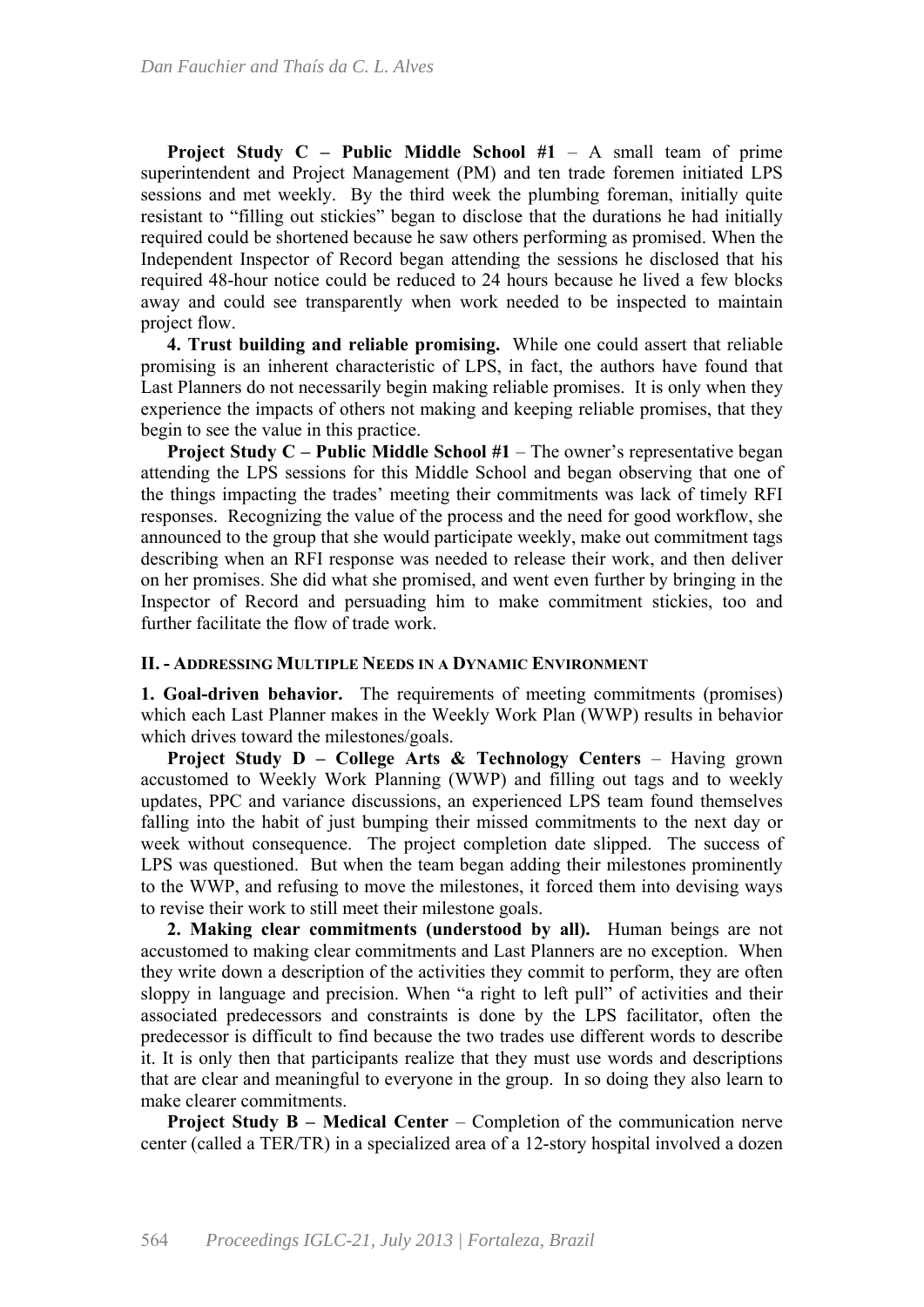organizations, mostly prime to the owner. This specialized group had been meeting for weeks making large TO DO lists but not making real progress completing the work. A drop-dead date was only five weeks away. The group shifted to Phase Pull planning emphasizing iteration of predecessors and handoffs, clarifying what each commitment tag clearly included/excluded. As the end date approached, they shifted to a Weekly Work Plan with daily tags and began daily check-ins. The clarity of their commitments, expressed as daily tasks, allowed them to complete this critical nerve center one day early.

**3. Systemic thinking and deep analysis of cause.** Humans often jump to conclusions or rush to understand "why", mistaking symptoms for causes. Asking 5 Why prompts us to dig deeper. But often in construction the root causes are multiple.

**Project Study E – Prison Medical Center – One-third of the way through the** block wall construction on 15 housing units it was discovered that a critical penetration detail was being missed and would require substantial rework. This threatened to delay the fast-track, high-volume project and miss the delivery date. Moreover, it could give rise to the owner questioning what other crucial details might the team be incorrectly installing. Because the team had had such swift and early success with LPS, they inquired as to what other lean tool might be utilized to solve this problem and chose Root Cause Analysis. Countermeasures proved effective and the Owner was reassured the team was fully in control.

**Project Study B – Medical Center – When the rate of passed inspections fell to** 89%, missed inspections frequently resulted in WWP activity "misses" which rippled through activities on the Weekly Work Plans. "Inspections" had risen to third on the list of Variance Causes. The schedule, the planning system, and their reputations were threatened. Superintendents gathered to examine why they could not achieve the 95% goal. They looked to Root Cause Analysis to facilitate this inquiry, found the three main root causes for the problems and devised an entirely new series of countermeasures.

**4. Learning and continuous Improvement.** We learn from our failures. This team's tenacity in trying to get it right gives the term Continuous Improvement a new dimension.

**Project Study D – College Arts & Technology Centers –** The project buildings required that significant concrete pours occur for nearly a year before much other work could occur. Mechanical, Electrical and Plumbing trades had many blockouts and stubups that had to interface with massive concrete work. An initial token effort at pull planning was made but was ineffective. CPM drove the schedule. Significant delays by the concrete contractor were exposed as the root cause when, after a year of stumbling, robust LPS was introduced and behaviors (good and bad) became transparent. The contractor was fired. LPS continued with robust acceptance by foremen. However, the construction manager was found to be ineffective at achieving goals and when its contract expired, it was replaced. Again the trade foremen rallied and with a new CM again rebooted LPS, this time learning to use Milestone scheduling to establish the path to completion, then pulling from key milestones to plot detailed WWP activities and sequences. The tenacity of the foremen and attitude of continuous improvement prevailed. The project is headed toward successful completion – late, but on a date certain and reliable.

III. - Treating Construction Projects as Production Systems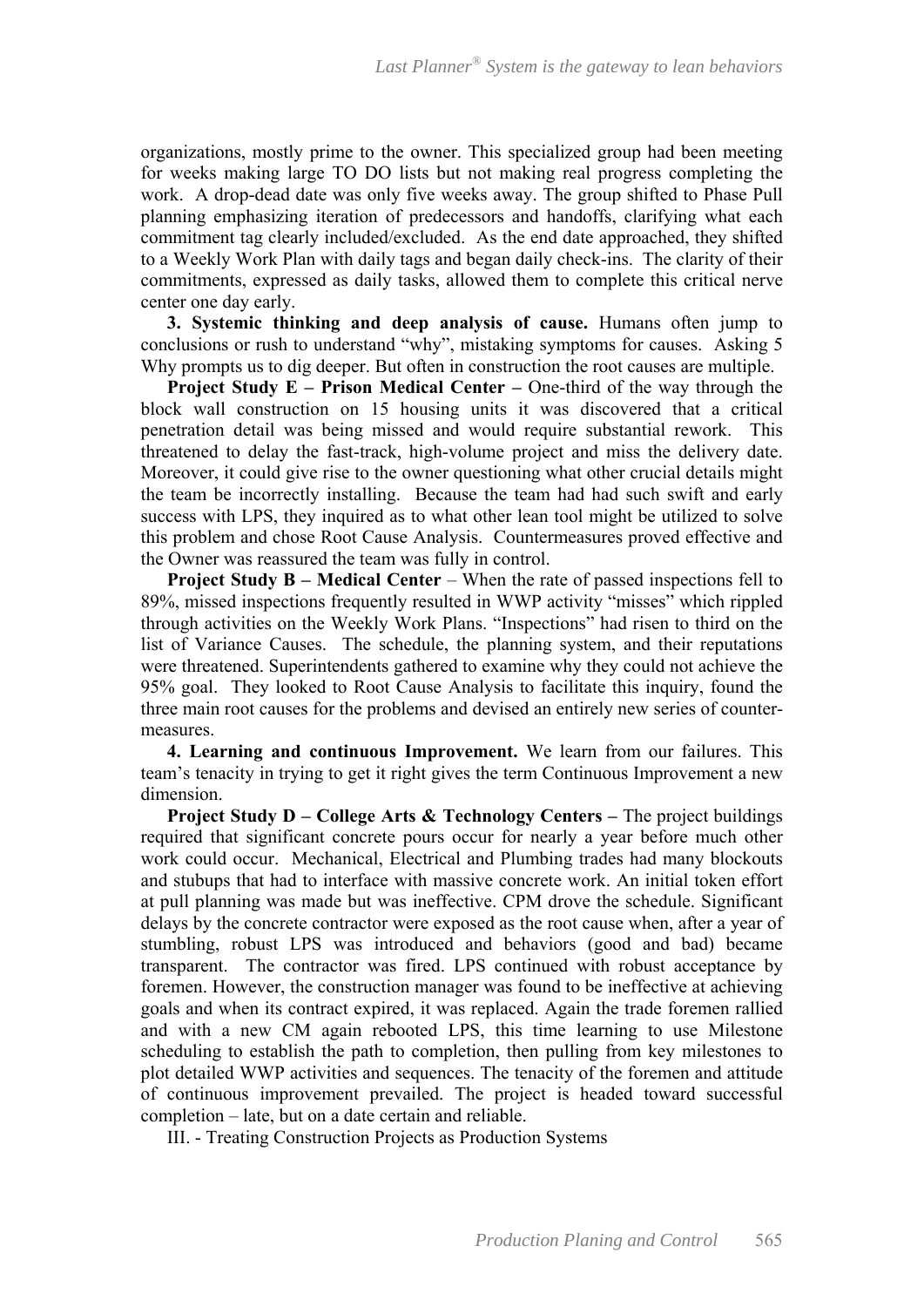**1. Establishing clear production goals.** LPS begins with clear customer goals – often expressed as one or, more often, many milestones.

**Project Study E – Prison Medical Center – Halfway through a \$640 Million** prison hospital, project leaders had been relying on CPM and Short Interval Production Scheduling (SIPS), but needed to increase work-in-place from \$1.5 Million/Day to \$3 Million/Day. They implemented the Weekly Work Plan format for each of 27 housing units, 3 hospital buildings and a facilities kitchen. Because the clear long-term goal was "Start of Punch List" to occur in 18 weeks, they were able to engage 70 foremen and trade superintendents in a series of thirty 18-week detailed weekly work plans (the 4'x8' weekly boards covered 3 walls of a huge site trailer, then were tracked in Excel) with the clear end milestone framing a more innovative sequencing of the activities. They finished six weeks early.

**Project Study A – Airport Terminal –** With four months to Substantial Completion and three months behind in the construction of a major new airport terminal, the General Contractor implemented LPS and declared a clear short-term goal of Startup of Air Handler Unit #1 knowing that focusing on creating a conditioned space would release significant internal trade work. The team achieved the milestone within four weeks, then refocused to each of the remaining eight AHU's and finally to Substantial Completion. The project caught up the delays and finished on time.

**2. Long-term and short-term planning**. Properly used LPS is fully time-scale integrated.

**Project Study B – Medical Center –** At the construction start of a Central Utility Plant for a Billion Dollar medical center, the Superintendent implemented Last Planner System with Milestone Planning for the entire project, then a series of 8-week Phase Pulls to pull plan every step in the two year construction before construction began. A Senior Project Engineer entered all the information into SureTrak, which the Superintendent printed out and color coded to match the trade tag colors. For two years they used this completely pull-planned scheme to populate and continuously refine their Weekly Work Plans.

**3. Promotion of flow and predictable handoffs between work stations or trades**. LPS can help sequence in weeks, days or hours, as seen in this very large project.

**Project Study B – Medical Center – In the earliest days of what would become** three years of LPS implementation, the general superintendent and trade foremen working in a 40' deep pit installing piers atop caissons as deep as 90' needed to make up several weeks of time due to design complications. They broke the work down into trade/day sequences, first among a group of piers, then pier by pier and saw that the work had become so predictable, they could create per-pier stickies in hours, not days and sequence their work and handoffs hour by hour on each pier. Doing this they reduced the overall duration of that portion of the work by over four weeks.

**4. Definition of clear metrics.** Success can lull a team into lazy behavior. Metrics can be the wake up call.

**Project Study B – Medical Center** – Metrics matter: both a Hospital LPS Team and a Central Utility Plan LPS Team reached a point when their PPC (Percent of Promises Complete) was reliably in the 70-95% range and, at different times unrelated to each other, stopped tracking PPC. When their coach discovered this he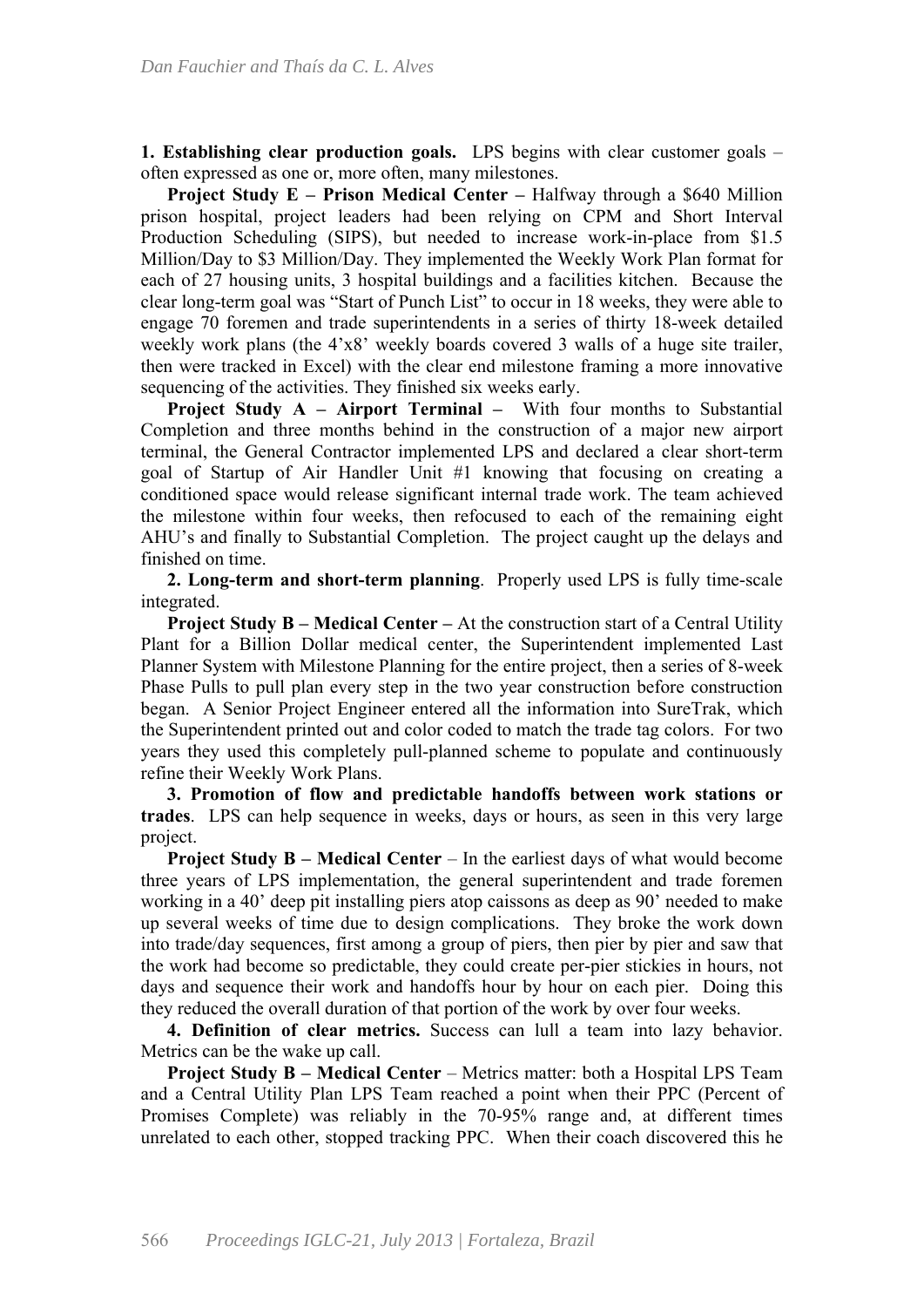gathered the data from prior weeks, calculated PPC and showed them it had fallen to 55%. Not watching the "score" had created laxness and poor performance.

**5. Promote flow and creating a clear, visual workplace.** The clear visual workplace is an inherent characteristic of LPS: colored post-its.

**Project Study F – Cardiac Research Center – Inspired by colorful milestone** plans, phase plans, and WWPs on the walls of the large site trailer, the Superintendent of a premier Cardiac Research Center moved the WWP boards with all the colorful stickies out to the construction jobsite for 15-minute daily check-ins with yesterday's visual commitments marked off each morning. Workers could also see "the Plan".

**Project Study B – Medical Center – Inspired by the multicolored stickies on** their pull plans and Weekly Work Plan boards, several floor teams began devising how else they could make their workplace visual. They posted floor-specific WWPs on each floor, posted floor plans with a pad of colored post-its for any worker to post questions or issues to be tackled daily by the Superintendent. Colorful VICO Line of Balance reports began to be posted alongside the PPC and variance charts. The visual workplace began popping up all over, inspired by the multi-colored LPS stickies.

**6. Small batching.** We encourage designers and constructors to think of smaller batches in order to achieve maximum sequencing and flow of information and materials. Last Planners best learn this lesson as a consequence of using LPS.

**Project Study G – Medical EMS Remodel –** The Design/Build team was led by the Builder's PM and the Architect with 10 engineers, consultants and trades participating. The team had promised to cut the first of three phases of design from seven months to four. They used Weekly Work Planning with swim lanes adapted to design usage, with each entity having its own color tag, but placing those tags in the swim lane of the other entity needing their work. They learned that they did not need the full work product of another entity to release work of their own. "Just give me 'x'," they would say. Instead of large periods of non-activity followed by frantic activity, they were able to smooth the work flow by sharing information and drawings in small batches, completing not one but three phases in the first four months.

**7. The value of flow.** Trade foremen (the Last Planners) inherently understand the value of flow, as evident in initial training of foremen, whose faces express understanding of the goal of LPS when it is described as helping them to achieve flow. However, because in the broader world of design and construction flow is not frequently experienced, Last Planners' appreciation of the value of flow comes as a consequence of experiencing it after several weeks of using the WWP.

**Project Study H – Public High School Campus** – After three sessions of LPS planning, the project team realized that the plan for moving trades from one building pad to the next did not take into account the constraints at the edge of the property abutting the streets. Using pull planning, they tested and then resequenced the circular flow into a zig zag flow moving into areas as early as possible, accounting for constraints and still keeping the project moving.

**Project Study I – Hospital and NICU Remodel – Within two months of his first** experience of LPS, this 15-year superintendent described how the weekly collaborative conversations with his trade foremen more fully informed him on the value of letting them choose how to flow their work in concert with each other. The issues and challenges he said had previously kept him awake at night were now a